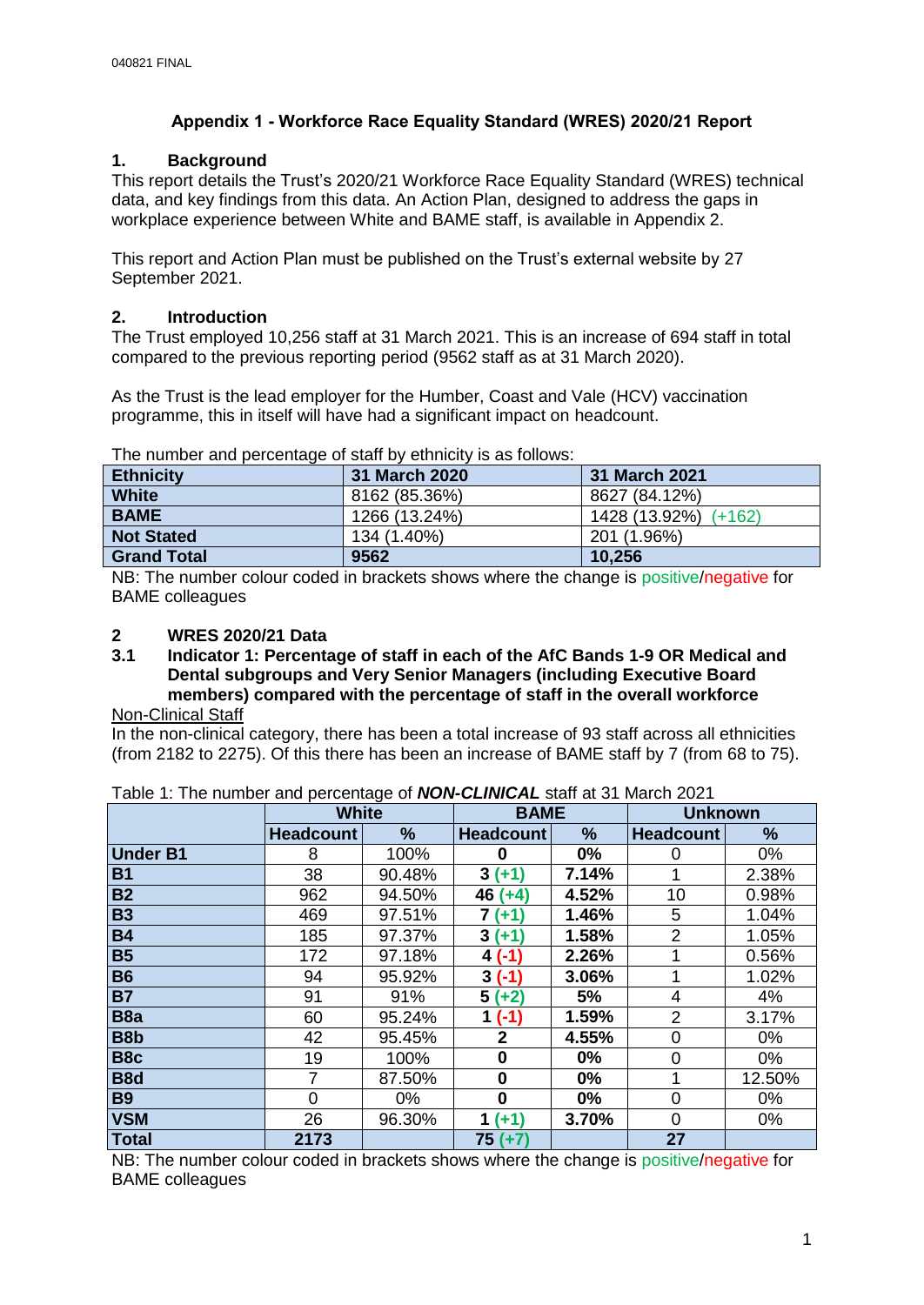#### Clinical Non-Medical Staff

In the clinical non-medical category, there has been a total increase of 577 staff across all ethnicities (from 5991 to 6568). Of this, there has been an increase of BAME staff by 142 (from 471 to 613).

The increase in headcount is likely to be due to the Trust's ongoing international Nurse recruitment programme and the additional recruitment required as a direct impact of the COVID-19 pandemic.

As lead provider for the Covid-19 Vaccination Programme for the HCV ICS, the Trust set up a bank of Vaccinators. Recruitment routes were via NHS Providers, the Bring Back Staff Campaign and local recruitment drives. Roles included band 6 Vaccination Clinical Supervisors, band 5 Registered Healthcare Professional Vaccinators and band 3 Vaccinators/Vaccination Support Workers. The available resource totalled approximately 500 casual workers (which are included in the total Trust headcount of 10,256 above). Requests for staff have come from across the ICS, including mass vaccination centres, Primary Care Networks and Community Pharmacists.

|                  | ັ<br><b>White</b> |        | <b>BAME</b>      |        | <b>Unknown</b>   |       |
|------------------|-------------------|--------|------------------|--------|------------------|-------|
|                  | <b>Headcount</b>  | %      | <b>Headcount</b> | %      | <b>Headcount</b> | %     |
| <b>Under B1</b>  | 66                | 94.29% | $4 (+3)$         | 5.71%  | 0                | 0%    |
| <b>B1</b>        | 6                 | 100%   | 0                | 0%     | 0                | $0\%$ |
| <b>B2</b>        | 1314              | 93.59% | $71 (+3)$        | 5.06%  | 19               | 1.35% |
| <b>B3</b>        | 643               | 95.54% | $19(+8)$         | 2.82%  | 11               | 1.63% |
| <b>B4</b>        | 282               | 90.10% | 16<br>$(+11)$    | 5.11%  | 15               | 4.79% |
| <b>B5</b>        | 1709              | 81.15% | $(+91)$<br>371   | 17.62% | 26               | 1.23% |
| <b>B6</b>        | 978               | 90.81% | $84 (+25)$       | 7.80%  | 15               | 1.39% |
| <b>B7</b>        | 623               | 93.83% | $30(-5)$         | 4.52%  | 11               | 1.66% |
| B <sub>8</sub> a | 150               | 89.82% | $14(+7)$         | 8.38%  | 3                | 1.80% |
| B8b              | 47                | 94%    | $3(-1)$          | 6%     | 0                | 0%    |
| B <sub>8</sub> c | 21                | 95.45% | 0                | 0%     |                  | 4.55% |
| B <sub>8</sub> d | 4                 | 100%   | 0                | 0%     | 0                | 0%    |
| <b>B9</b>        | $\overline{2}$    | 100%   | 0                | $0\%$  | $\Omega$         | 0%    |
| <b>VSM</b>       | 9                 | 90%    | 1                | 10%    | $\Omega$         | 0%    |
| <b>Total</b>     | 5854              |        | $613 (+142)$     |        | 101              |       |

Table 2: The number/percentage of *CLINICAL NON-MEDICAL* staff at 31 March 2021

NB: The number colour coded in brackets shows where the change is positive/negative for BAME colleagues

#### Medical and Dental Staff

There has been a total increase of medical and dental staff across all ethnicities by 24 (from 1389 to 1413). Of this, there has been an increase of BAME staff by 13 (from 727 to 740).

| Table 3: The number/percentage of <b>MEDICAL AND DENTAL</b> staff at 31 March 2021 |
|------------------------------------------------------------------------------------|
|------------------------------------------------------------------------------------|

| 2020/21               | White            |        | <b>BAME</b>      |               | <b>Unknown</b>   |       |  |  |  |
|-----------------------|------------------|--------|------------------|---------------|------------------|-------|--|--|--|
|                       | <b>Headcount</b> | $\%$   | <b>Headcount</b> | $\frac{9}{6}$ | <b>Headcount</b> | %     |  |  |  |
| <b>Consultants</b>    | 241              | 46.08% | $263 (+14)$      | 50.29%        | 19               | 3.63% |  |  |  |
| <b>Non-Consultant</b> | 22               | 30.14% | $48 (+3)$        | 65.75%        | 3                | 4.11% |  |  |  |
| <b>Career Grade</b>   |                  |        |                  |               |                  |       |  |  |  |
| <b>Trainee Grades</b> | 337              | 41.25% | $429(-4)$        | 52.51%        | 51               | 6.24% |  |  |  |
| <b>Other</b>          |                  | $0\%$  |                  | 0%            |                  | 0%    |  |  |  |
| <b>Total</b>          | 600              |        | $740 (+13)$      |               | 73               |       |  |  |  |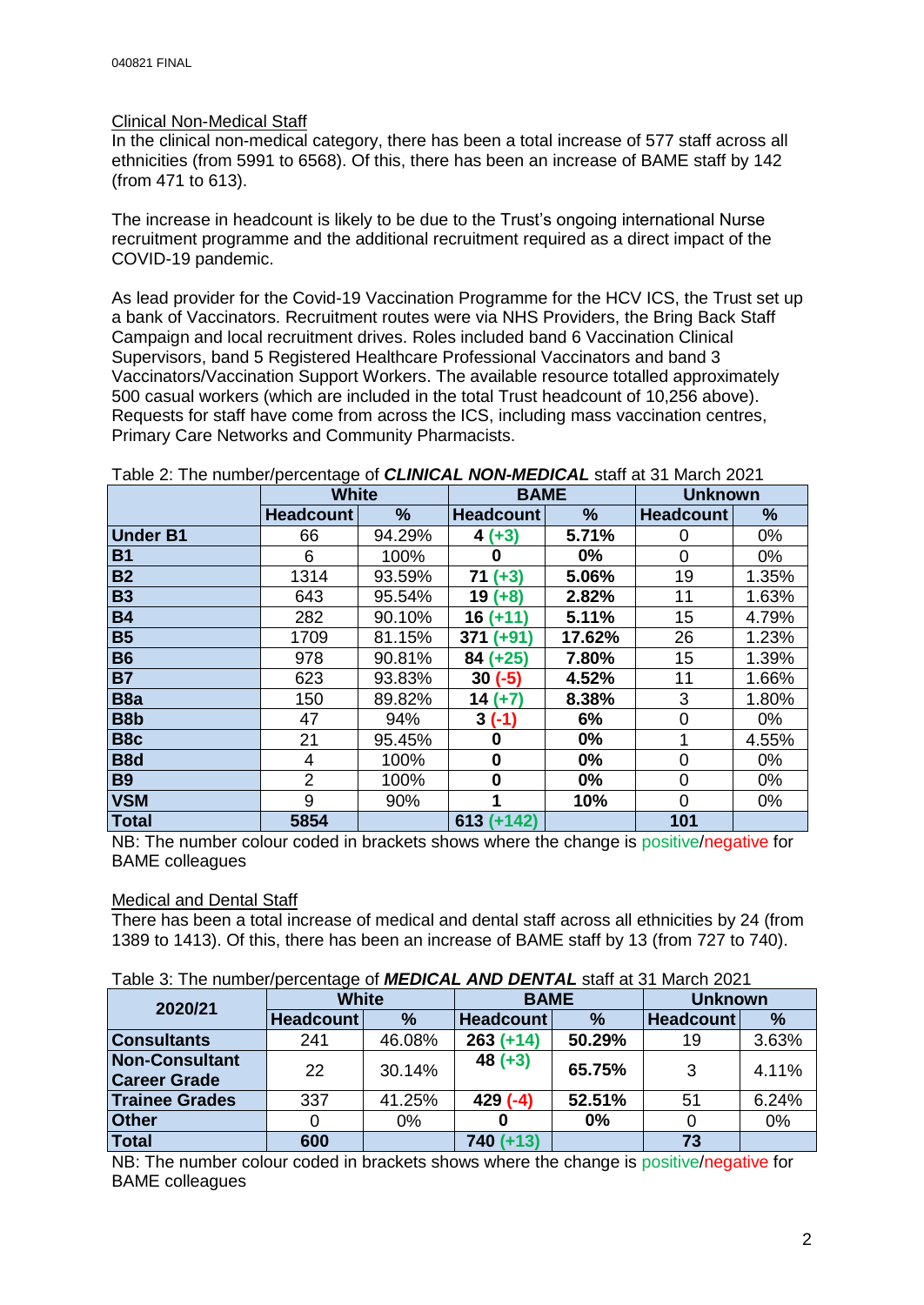

Table 4: The number and percentage of *NON-CLINICAL* staff by band at 31 March 2021 using a baseline of 13.92% (% of BAME staff)

|  | Table 5: The number and percentage of <b>NON-CLINICAL</b> staff in each band over 2 years |  |
|--|-------------------------------------------------------------------------------------------|--|
|--|-------------------------------------------------------------------------------------------|--|

|                  | 2019/20          |              | 2020/21          |               | 2019/20          |               | 2020/21          |               | 2019/20          |                | 2020/21          |                |
|------------------|------------------|--------------|------------------|---------------|------------------|---------------|------------------|---------------|------------------|----------------|------------------|----------------|
|                  | <b>White</b>     | <b>White</b> | <b>White</b>     | <b>White</b>  | <b>BAME</b>      | <b>BAME</b>   | <b>BAME</b>      | <b>BAME</b>   | Unknown          | <b>Unknown</b> | Unknown          | <b>Unknown</b> |
|                  | <b>Headcount</b> | ℅            | <b>Headcount</b> | $\frac{9}{6}$ | <b>Headcount</b> | $\frac{9}{6}$ | <b>Headcount</b> | $\frac{9}{6}$ | <b>Headcount</b> | $\frac{9}{6}$  | <b>Headcount</b> | ℅              |
| <b>Under B1</b>  | 20               | 100%         | 8                | 100%          | 0                | $0\%$         | O                | 0%            |                  | $0\%$          |                  | 0%             |
| <b>B1</b>        | 44               | 95.65%       | 38               | 90.48%        | 2                | 4.35%         | $3(+1)$          | 7.14%         | 0                | $0\%$          |                  | 2.38%          |
| <b>B2</b>        | 914              | 94.81%       | 962              | 94.50%        | 42               | 4.36%         | $46 (+4)$        | 4.52%         | 8                | 0.83%          | 10               | 0.98%          |
| <b>B3</b>        | 439              | 97.56%       | 469              | 97.51%        | 6                | .33%          | $7(+1)$          | 1.46%         | 5                | 1.11%          | 5                | 1.04%          |
| <b>B4</b>        | 191              | 98.45%       | 185              | 97.37%        | $\mathbf{2}$     | .03%          | $3 (+1)$         | 1.58%         |                  | 0.52%          | $\mathcal{P}$    | 1.05%          |
| <b>B5</b>        | 158              | 96.34%       | 172              | 97.18%        | 5                | 3.05%         | $4( -1)$         | 2.26%         |                  | 0.61%          |                  | 0.56%          |
| <b>B6</b>        | 94               | 94.95%       | 94               | 95.92%        | 4                | 4.04%         | $3(-1)$          | 3.06%         |                  | 1.01%          |                  | 1.02%          |
| <b>B7</b>        | 83               | 93.26%       | 91               | 91%           | 3                | 3.37%         | $5 (+2)$         | 5%            | 3                | 3.37%          |                  | 4%             |
| B <sub>8</sub> a | 55               | 93.22%       | 60               | 95.24%        | 2                | 3.39%         | $(-1)$           | 1.59%         | 2                | 3.39%          | 2                | 3.17%          |
| B8b              | 45               | 95.74%       | 42               | 95.45%        | 2                | 4.26%         | $\overline{2}$   | 4.55%         | 0                | 0%             | $\Omega$         | 0%             |
| B8c              | 19               | 95%          | 19               | 100%          | 0                | $0\%$         | $\bf{0}$         | 0%            |                  | 5%             | $\Omega$         | 0%             |
| B <sub>8d</sub>  |                  | 87.50%       |                  | 87.50%        | 0                | $0\%$         | $\bf{0}$         | 0%            |                  | 12.50%         |                  | 12.50%         |
| <b>B9</b>        |                  | 0%           |                  | 0%            | 0                | $0\%$         | $\bf{0}$         | 0%            | 0                | 0%             | $\Omega$         | 0%             |
| <b>VSM</b>       | 22               | 100%         | 26               | 96.30%        | 0                | $0\%$         | $( +1)$          | 3.70%         | 0                | $0\%$          | $\Omega$         | 0%             |
| <b>Total</b>     | 2091             |              | 2173             |               | 68               |               | $75 (+7)$        |               | 23               |                | 27               |                |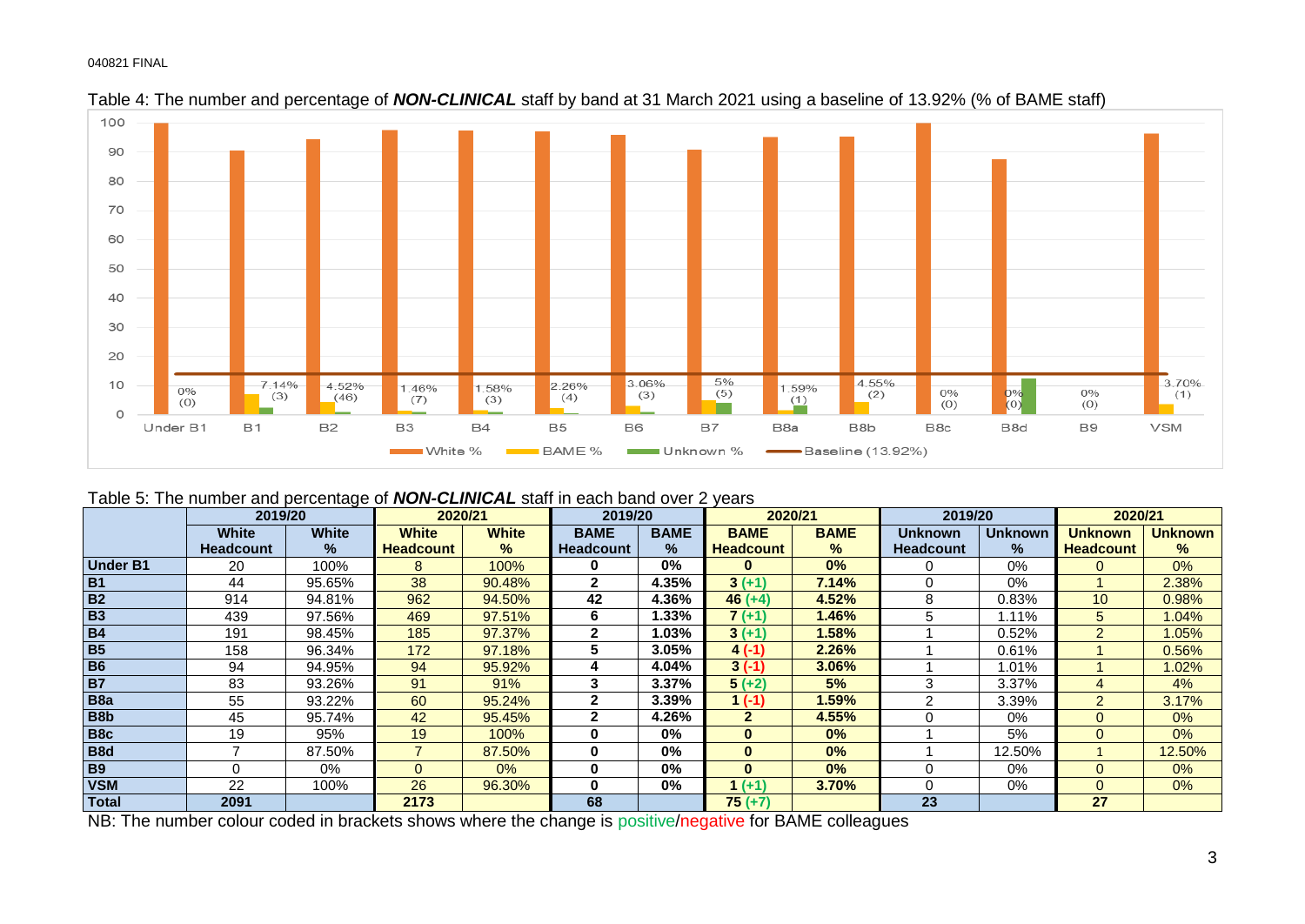



Table 7: The number and percentage of *CLINICAL NON-MEDICAL* staff in each band over 2 years

|                  | 2019/20          |              | 2020/21          |               | 2019/20          |               | 2020/21      |               | 2019/20          |                | 2020/21          |                |
|------------------|------------------|--------------|------------------|---------------|------------------|---------------|--------------|---------------|------------------|----------------|------------------|----------------|
| 2020/21          | <b>White</b>     | <b>White</b> | <b>White</b>     | <b>White</b>  | <b>BAME</b>      | <b>BAME</b>   | <b>BAME</b>  | <b>BAME</b>   | Unknown          | <b>Unknown</b> | Unknown          | <b>Unknown</b> |
|                  | <b>Headcount</b> | $\%$         | <b>Headcount</b> | $\frac{9}{6}$ | <b>Headcount</b> | $\frac{1}{2}$ | Headcount    | $\frac{9}{6}$ | <b>Headcount</b> | $\%$           | <b>Headcount</b> | $\%$           |
| <b>Under B1</b>  | 47               | 97.92%       | 66               | 94.29%        |                  | 2.08%         | $4 (+3)$     | 5.71%         | 0.00             | 0%             | $\Omega$         | 0%             |
| <b>B1</b>        | 0                | 0%           | 6                | 100%          | 0                | $0\%$         | $\bf{0}$     | 0%            | 0                | $0\%$          | $\Omega$         | 0%             |
| B <sub>2</sub>   | 1308             | 94.17%       | 1314             | 93.59%        | 68               | 4.90%         | $71 (+3)$    | 5.06%         | 13               | 0.94%          | 19               | 1.35%          |
| <b>B3</b>        | 545              | 95.78%       | 643              | 95.54%        | 11               | l.93%         | $19 (+8)$    | 2.82%         | 13               | 2.28%          | 11               | 1.63%          |
| <b>B4</b>        | 187              | 97.40%       | 282              | 90.10%        | 5                | 2.60%         | $16 (+11)$   | 5.11%         | 0                | 0%             | 15               | 4.79%          |
| <b>B5</b>        | 1604             | 84.11%       | 1709             | 81.15%        | 280              | 14.68%        | $371 (+91)$  | 17.62%        | 23               | .21%           | 26               | .23%           |
| <b>B6</b>        | 938              | 92.78%       | 978              | 90.81%        | 59               | 5.84%         | $84 (+25)$   | 7.80%         | 14               | .38%           | 15               | 1.39%          |
| <b>B7</b>        | 591              | 92.78%       | 623              | 93.83%        | 35               | 5.49%         | $30(-5)$     | 4.52%         | 11               | .73%           | 11               | 1.66%          |
| B <sub>8</sub> a | 139              | 93.92%       | 150              | 89.82%        |                  | 4.73%         | $14 (+7)$    | 8.38%         | $\overline{c}$   | 1.35%          | 3                | 1.80%          |
| B <sub>8</sub> b | 48               | 92.31%       | 47               | 94%           | 4                | 7.69%         | $3(-1)$      | 6%            | 0                | $0\%$          |                  | 0%             |
| B <sub>8</sub> c | 21               | 95.45%       | 21               | 95.45%        | $\bf{0}$         | $0\%$         | $\bf{0}$     | 0%            |                  | 4.55%          |                  | 4.55%          |
| B <sub>8</sub> d |                  | 100%         |                  | 100%          | 0                | $0\%$         | $\bf{0}$     | 0%            | 0                | 0%             | 0                | 0%             |
| <b>B9</b>        | 3                | 100%         | $\sim$           | 100%          | 0                | $0\%$         | $\bf{0}$     | 0%            | 0                | $0\%$          | $\Omega$         | 0%             |
| <b>VSM</b>       | 8                | 88.89%       | $\mathbf{Q}$     | 90%           |                  | 11.11%        |              | 10%           | 0                | 0%             | 0                | 0%             |
| Total            | 5443             |              | 5854             |               | 471              |               | $613 (+142)$ |               | 77               |                | 101              |                |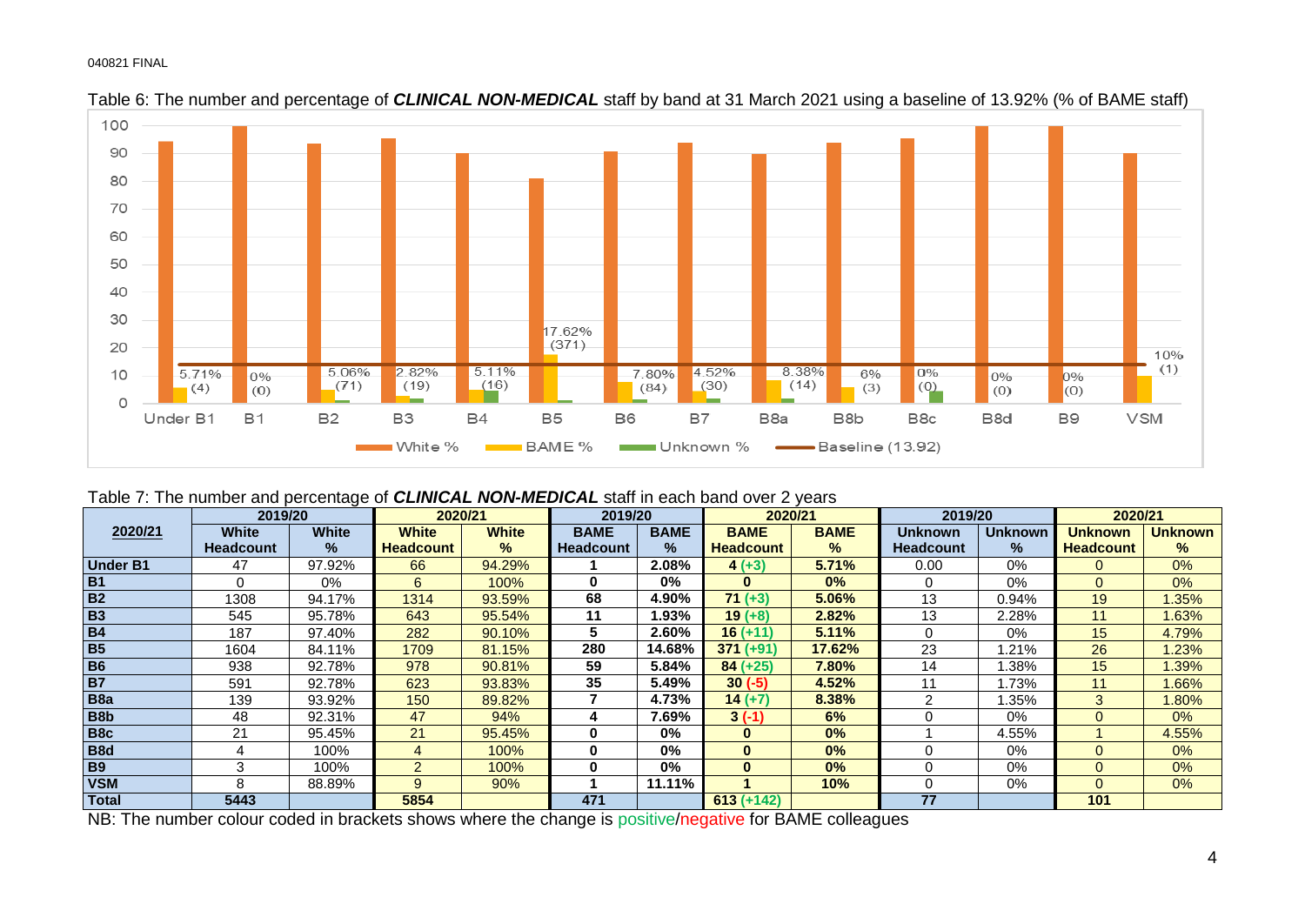

#### Table 8: The number and percentage of *MEDICAL AND DENTAL* staff by band at 31 March 2021 using a baseline of 13.92% (% of BAME staff)

#### Table 9: The number and percentage of *MEDICAL AND DENTAL* staff in each band over 2 years

|                                                  | 2019/20          |              | 2020/21          |               | 2019/20          |             | 2020/21          |               | 2019/20          |                | 2020/21          |                |
|--------------------------------------------------|------------------|--------------|------------------|---------------|------------------|-------------|------------------|---------------|------------------|----------------|------------------|----------------|
|                                                  | <b>White</b>     | <b>White</b> | <b>White</b>     | <b>White</b>  | <b>BAME</b>      | <b>BAME</b> | <b>BAME</b>      | <b>BAME</b>   | <b>Unknown</b>   | <b>Unknown</b> | <b>Unknown</b>   | <b>Unknown</b> |
|                                                  | <b>Headcount</b> | %            | <b>Headcount</b> | $\frac{9}{6}$ | <b>Headcount</b> | $\%$        | <b>Headcount</b> | $\frac{9}{6}$ | <b>Headcount</b> | $\%$           | <b>Headcount</b> | %              |
| <b>Consultants</b>                               | 239              | 47.90%       | 241              | 46.08%        | 249              | 49.90%      | $263 (+14)$      | 50.29%        |                  | 2.20           | 19               | 3.63%          |
| Non-<br><b>Consultant</b><br><b>Career Grade</b> | 26               | 35.14%       | 22               | 30.14%        | 45               | 60.81%      | $48 (+3)$        | 65.75%        |                  | 4.05           |                  | 4.11%          |
| <b>Trainee</b><br>Grades                         | 363              | 44.49%       | 337              | 41.25%        | 433              | 53.06%      | $429(-4)$        | 52.51%        | 20               | 2.45           | 51               | 6.24%          |
| <b>Other</b>                                     |                  | 0%           |                  | 0%            |                  | 0%          |                  | 0%            |                  | 0.00           |                  | $0\%$          |
| Total                                            | 628              |              | 600              |               | 727              |             | $740 (+13)$      |               | 34               |                | 73               |                |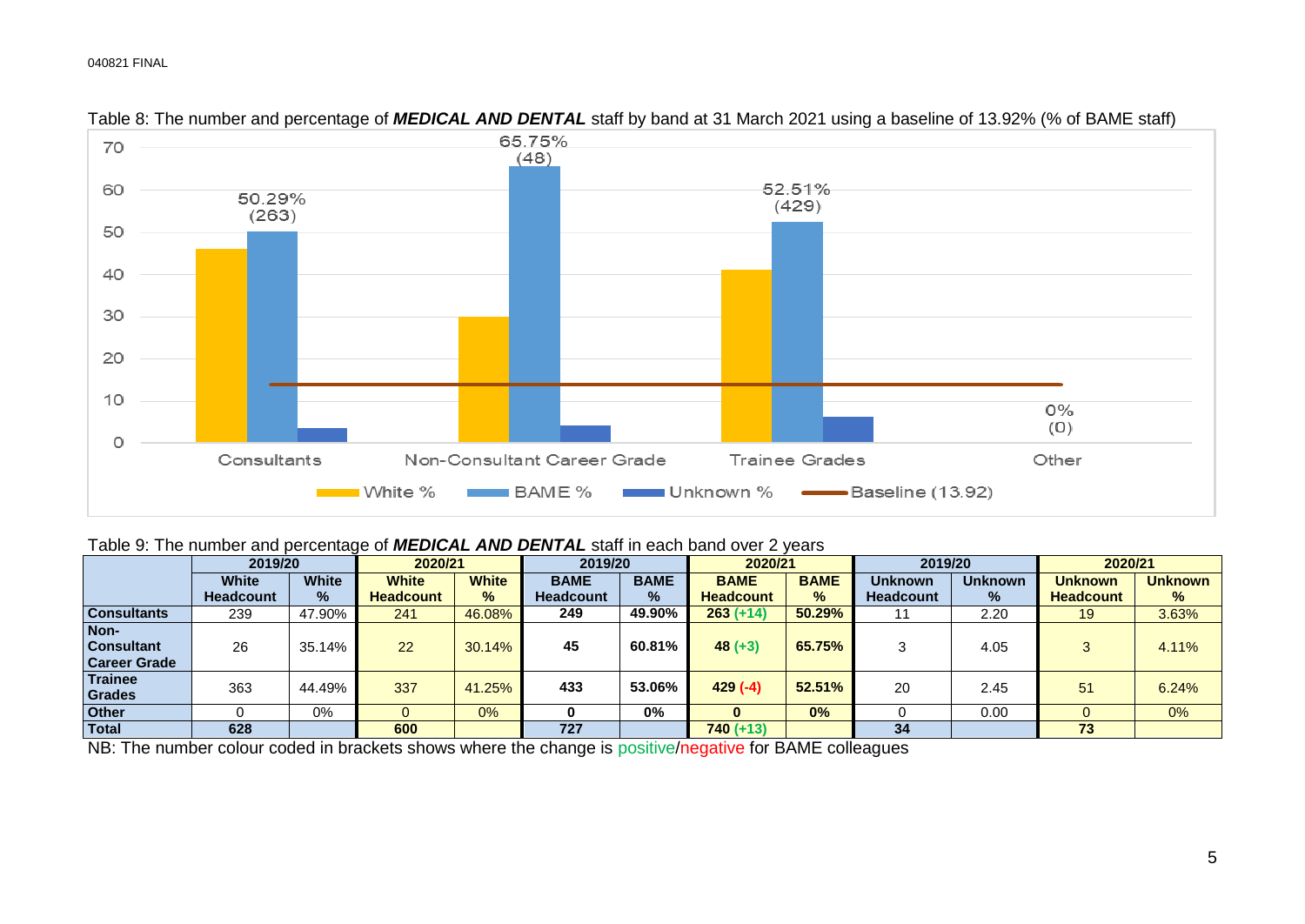#### **3.2 Indicator 2: Relative likelihood of staff being appointed from shortlisting across all posts**

In comparison to the 2019/20 WRES data, this year's data shows:

- 614 BAME applicants were shortlisted and 105 appointed compared to last year (which showed 454 BAME applicants were shortlisted and 77 appointed).
- The percentage of BAME staff being appointed from shortlisting has slightly improved. This however, is not enough of a change to affect the relative likelihood in a positive way. The relative likelihood is that White staff are 1.43 times more likely to be appointed from shortlisting compared to BAME colleagues.

| Table TV. The personage of start <b>briotic Erg rep</b> and ATT <b>on TED</b> over 2 years |         |         |
|--------------------------------------------------------------------------------------------|---------|---------|
| <b>Ethnicity</b>                                                                           | 2019/20 | 2020/21 |
| <b>White</b>                                                                               | 22.13%  | 24.46%  |
| <b>BAME</b>                                                                                | 16.96%  | 17.10%  |
| <b>Not Stated</b>                                                                          | 50.91%  | 25%     |
| <b>Relative likelihood</b>                                                                 | 1.30    | 1.43    |

|  | Table 10: The percentage of staff <b>SHORTLISTED</b> and <b>APPOINTED</b> over 2 years |  |
|--|----------------------------------------------------------------------------------------|--|
|  |                                                                                        |  |

NB: Colour coded to show where the change is positive/negative for BAME colleagues

#### **3.3 Indicator 3: Relative likelihood of staff entering the formal disciplinary process, as measured by entry into a formal disciplinary investigation**

This indicator takes into account staff who have been through the formal disciplinary process by ethnicity. Where a collective disciplinary has occurred, multiple ethnicities are not recorded. During the reporting timeframe, there has been 1 collective disciplinary, which for the purposes of the WRES, has been included in the 'Not Stated' figures.

In comparison to the 2019/20 WRES data, the 2020/21 data shows:

- BAME staff are less likely to enter into the disciplinary process than White staff.
- The number of disciplinaries in total across all ethnicities from 1 April 2020 to 31 March 2021 has increased by 1 (from 116 to 117).
- However, the number of BAME staff entering the formal disciplinary process has decreased by 1 (from 10 to 9) in total over the last year.

|                            | $10000$ . The conduction of the contract of the contract $\bullet$ . The contract of the contract of the contract of the contract of the contract of the contract of the contract of the contract of the contract of the contract |         |
|----------------------------|-----------------------------------------------------------------------------------------------------------------------------------------------------------------------------------------------------------------------------------|---------|
| <b>Ethnicity</b>           | 2019/20                                                                                                                                                                                                                           | 2020/21 |
| <b>White</b>               | 1.20%                                                                                                                                                                                                                             | 1.21%   |
| <b>BAME</b>                | 0.79%                                                                                                                                                                                                                             | 0.63%   |
| <b>Not Stated</b>          | 5.97%                                                                                                                                                                                                                             | 1.99%   |
| <b>Relative likelihood</b> | 0.66                                                                                                                                                                                                                              | 0.52    |

# Table 11: Percentage of staff who entered into a *FORMAL DISCIPLINARY PROCESS*

NB: Colour coded to show where the change is positive/negative for BAME colleagues

#### **3.4 Indicator 4: Relative likelihood of staff accessing non-mandatory training and CPD**

In comparison to the 2019/20 WRES data, this year's data shows:

- The number of BAME staff accessing training has increased by 299 employees (from 1146 to 1445).
- Within the Trust, the relative likelihood shows that BAME staff are more likely to access non-mandatory training and CPD than to White staff.

NB: An outcome from the recent 2019/20 WRES data audit was to improve the data for this indicator. Therefore, in conjunction with the Head of Learning and Organisational Development, this will be reviewed to enable improvements to be made in next year's report.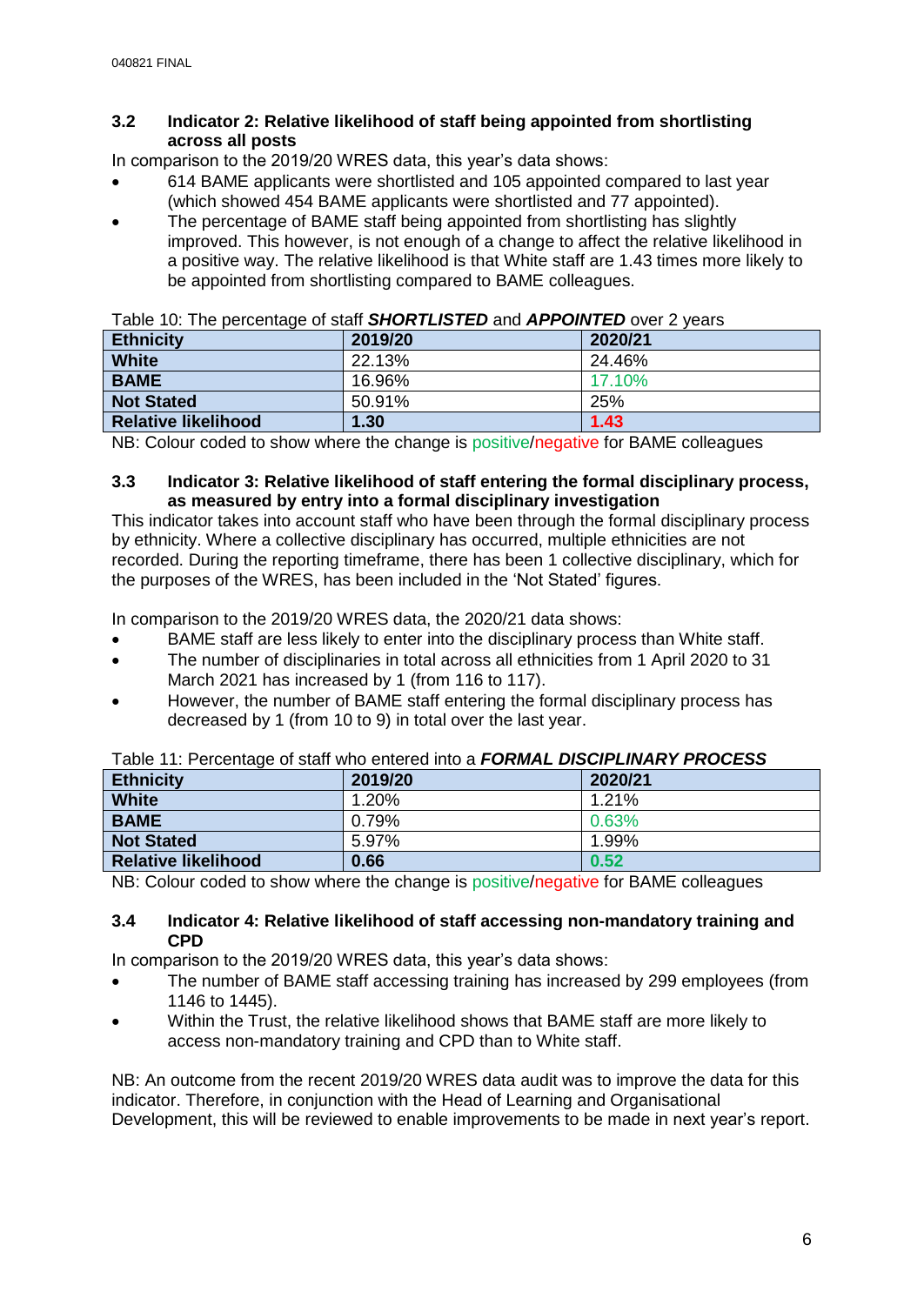| ו מטוס דוס וואז דיסו וויירוס מטעטטע וויסו וואס וואס וויירוס מוט סו ס |         |         |  |  |
|----------------------------------------------------------------------|---------|---------|--|--|
| <b>Ethnicity</b>                                                     | 2019/20 | 2020/21 |  |  |
| <b>White</b>                                                         | 97.06%  | 99.86%  |  |  |
| <b>BAME</b>                                                          | 90.52%  | 101.26% |  |  |
| <b>Not Stated</b>                                                    | 94.03%  | 72.14%  |  |  |
| <b>Relative likelihood</b>                                           | 1.07    | 0.99    |  |  |

Table 12: Percentage of staff who accessed *NON-MANDATORY TRAINING* and *CPD*

NB: Colour coded to show where the change is positive/negative for BAME colleagues

#### **3.5 Indicator 5-8 Staff Survey Results**

The 2020/21 Staff Survey results show in comparison to the 2019/20 data:

- Bullying and harassment from patients, relatives or the public has increased for BAME staff, but has fallen for White staff.
- Bullying and harassment from staff has increased for both White and BAME staff, however it has increased more for BAME staff (by over 3%).
- The number of staff who feel that the Trust provides equal opportunities for career progression or promotion has reduced by over 1% for both White and BAME staff.
- The number of BAME staff who stated that they personally experienced discrimination at work from a manager/team leader or other colleagues has increased by over 1%.

With the launch of the Policy for Staff Conflict Resolution and Professionalism in the Workplace in May 2021, there is hope that this may have a positive impact on bullying and harassment figures in the future.

The policy (which replaces the Bullying and Harassment Policy) aims to address behaviours at the lowest possible level, when behaviours can often be identified as a minor disagreement or conflict between staff rather than a default claim of bullying and harassment.

An 'Unacceptable Behaviour Scale' has been included as a guide to categorising the behaviour being experienced to understand the potential avenues for resolution.

Identifying behaviours, particularly in the lower categories may help staff to determine the behaviours they are experiencing are unacceptable and there is a mechanism for this to be addressed/resolved.

| <b>Staff Survey Indicators</b>                                                                                                                         | White % |         | <b>BAME %</b> |         |
|--------------------------------------------------------------------------------------------------------------------------------------------------------|---------|---------|---------------|---------|
|                                                                                                                                                        | 2019/20 | 2020/21 | 2019/20       | 2020/21 |
| Indicator 5: KF25. Percentage of staff<br>experiencing harassment, bullying or abuse<br>from patients, relatives or the public in last 12<br>months    | 24.72%  | 23.5%   | 25.25%        | 26.5%   |
| Indicator 6: KF26. Percentage of staff<br>experiencing harassment, bullying or abuse<br>from staff in last 12 months                                   | 25.75%  | 26.8%   | 30.07%        | 34.1%   |
| Indicator 7: KF21. Percentage believing that<br>the Trust provides equal opportunities for<br>career progression or promotion                          | 88.53%  | 87.2%   | 78.88%        | 77.0%   |
| Indicator 8: Q17. In the last 12 months have<br>you personally experienced discrimination at<br>work from a manager/team leader or other<br>colleagues | 5.46%   | 5.6%    | 14.52%        | 15.9%   |

Table 13: Data for Indicators 5 to 8

NB: Colour coded to show where the change is positive/negative for BAME colleagues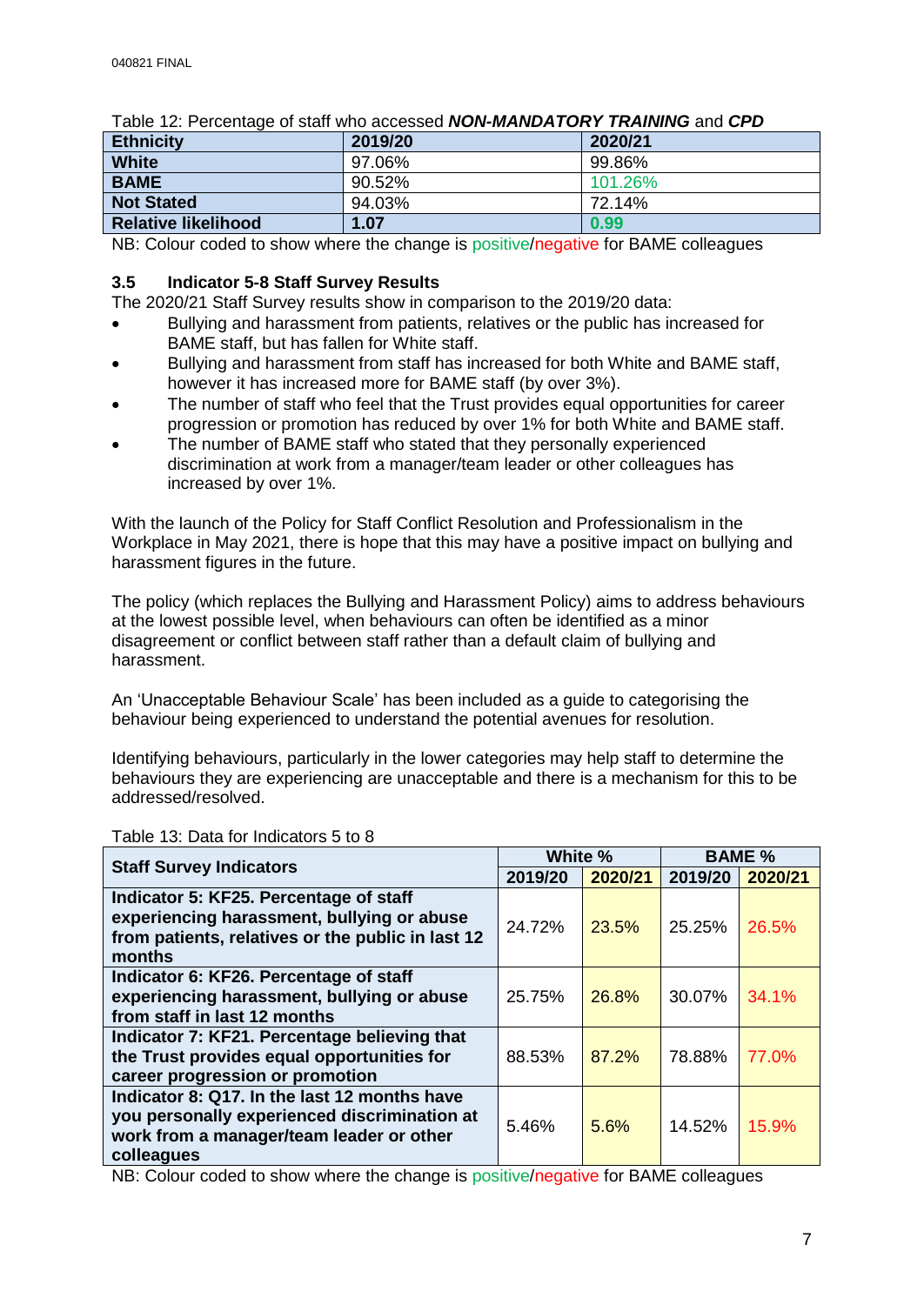**3.6 Indicator 9: Percentage difference between (i) the organisations' Board voting membership and its overall workforce and (ii) the organisations' Board executive membership and its overall workforce**

As at 31 March 2021, the Trust has 16 Board members in total, of which:

- 15 (93.8%) are of White ethnicity compared to 13 in the previous year.
- $\bullet$  1 (6.3%) is a BAME staff member which is the same as the previous year.

Table 14: Percentage difference between the *BOARD MEMBERSHIP VS. OVERALL WORKFORCE* 

| <b>Ethnicity</b>                             | 2019/20 | 2020/21 |
|----------------------------------------------|---------|---------|
| Difference (total Board – overall workforce) | $-6.1%$ | 7.7%    |

## **4 Achievements throughout 2020/21**

There have been a number of achievements in the past year as detailed below:

## **4.1 Appointment to EDI Roles**

To embed the Trust's commitment to equality, diversity and inclusion, funding has been secured to make appointments to dedicated equality, diversity and inclusion posts, who will cover all the protected characteristics. The Trust's Senior OD Facilitator also continues to support the equality, diversity and inclusion agenda, particularly linked to issues which underpin the WRES.

## **4.2 BAME Leadership Network**

With the successful appointments of the BAME Leadership Network Chair and Joint Deputy Chairs in 2020, the Network has continued to go from strength to strength, in what has been a challenging year due to the COVID-19 pandemic.

The Network meetings have continued during the pandemic via WebEx to enable members to stay connected and to enable important work to continue.

Alongside the Senior Management Team, the BAME Chair and Deputy Chairs have played a fundamental role in supporting BAME staff during the COVID-19 pandemic.

Following evidence that the BAME population nationally were more adversely impacted by COVID-19 compared to White people, the Trust introduced a number of proactive measures to support BAME staff. These included:

- Priority COVID-19 testing for BAME staff and their family members with mild symptoms.
- Priority antibody testing.
- Promoted avenues of support to BAME staff if they have any concerns about the support that they are receiving from line management during the pandemic.

The Trust continues to work with the BAME Leadership Network and BAME colleagues to review any additional support measures that are required as a result of the pandemic.

## **4.3 Success at the National BAME Health and Care Awards 2021**

The Trust was very proud to have the work of three staff recognised as part of the National BAME Health and Care Awards 2020. These successes were in the Workforce Innovator of the Year, Compassionate and Inclusive Leader/Initiative and Outstanding Corporate Achievement categories.

## **4.4 Training**

The Trust continues to be committed to developing BAME staff, with leadership development opportunities being promoted on a regular basis. These include BAME Leadership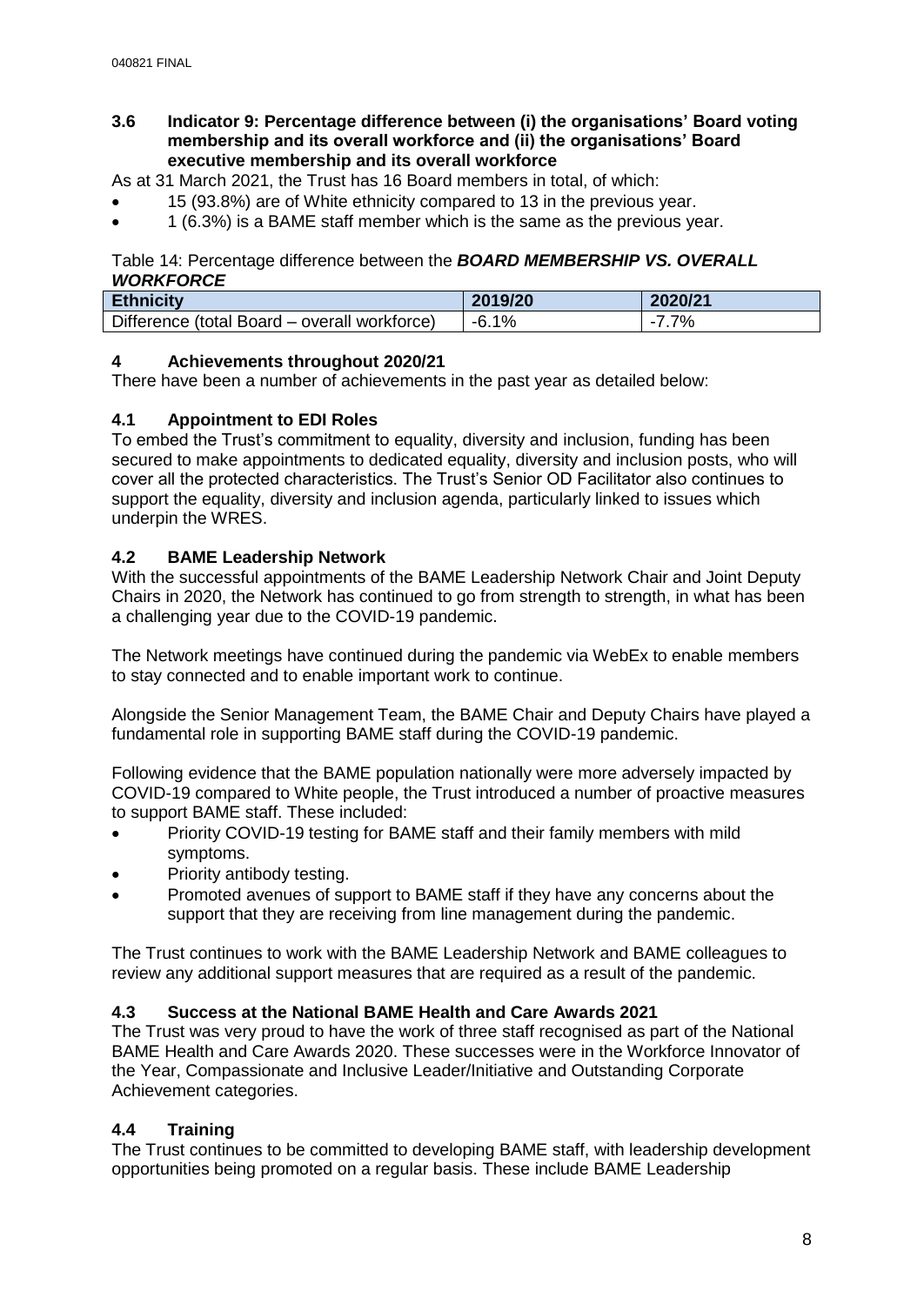Programmes 20/21, Great Leaders Coaching Network, Great Leaders Leadership Programmes, Reverse mentoring and the NHS Leadership Academy.

A series of management clinics were held to support Trust leaders and staff to take an inclusive approach and explore how they can better become allies to staff from a BAME, LGBTQ+, disabled or other protected characteristics background. The clinics focused on self-reflection and how to take proactive action to support colleagues. Over 80 members of staff attended these sessions in 2020/21.

'Let's talk about discrimination – Become an Ally' sessions were provided for staff across the Trust in October 2020 during Black History Month. These sessions focused on the importance of fostering an inclusive culture where all staff feel they belong and can progress at work, regardless of their identity. Further sessions will continue throughout 2021.

## **4.5 Our Voices Project**

In September 2020, an exciting six-month project, 'Our Voices', launched to inform the Trust's Equality, Diversity and Inclusion Strategy and work going forward.

The project asked staff, volunteers and trainees to share their voices and lived experiences to improve staff experiences as measured by the national Staff Survey/feedback forums.

Understanding the lived experience of staff from all backgrounds will enable the Trust to meaningfully work towards a culture where, both in employment and service provision, no individual is discriminated against or treated less favourably due to age, disability, gender, pregnancy or maternity, marital status or civil partnership, race, religion or belief, sexual orientation or transgender (Equality Act 2010) and the vision as set out in the Trust's Equality, Diversity and Inclusion Strategy.

## **5 Summary**

Improvements have been made across the following indicators:

- The total number of BAME staff has increased across the staff groups by 162 (from 1266 to 1428) which is a positive, however further work to provide career progression opportunities to BAME colleagues (in line with the national WRES Model Employer goals) needs to continue.
- BAME staff continue to be less likely to enter into the formal disciplinary process compared to White staff.
- BAME staff are marginally more likely to access non-mandatory training and CPD compared to White staff, although as noted in section 3.4, the 2019/20 WRES data audit concluded that the data for this indicator needs to be improved.

Further improvements need to be made across the following indicators:

- Although the percentage of BAME staff being appointed from shortlisting increased in the last 12 months, the relative likelihood of White staff being appointed from shortlisting compared to BAME staff continues to increase.
- Further work to improve the experiences of BAME staff in relation to bullying and harassment and career progression/promotion needs to continue.
- Work to improve the diversity of the Trust Board needs to continue.

The Trust continues to be committed to closing the gap between White and BAME worklife experience as detailed within the Action Plan 2021/22 (see Appendix 2).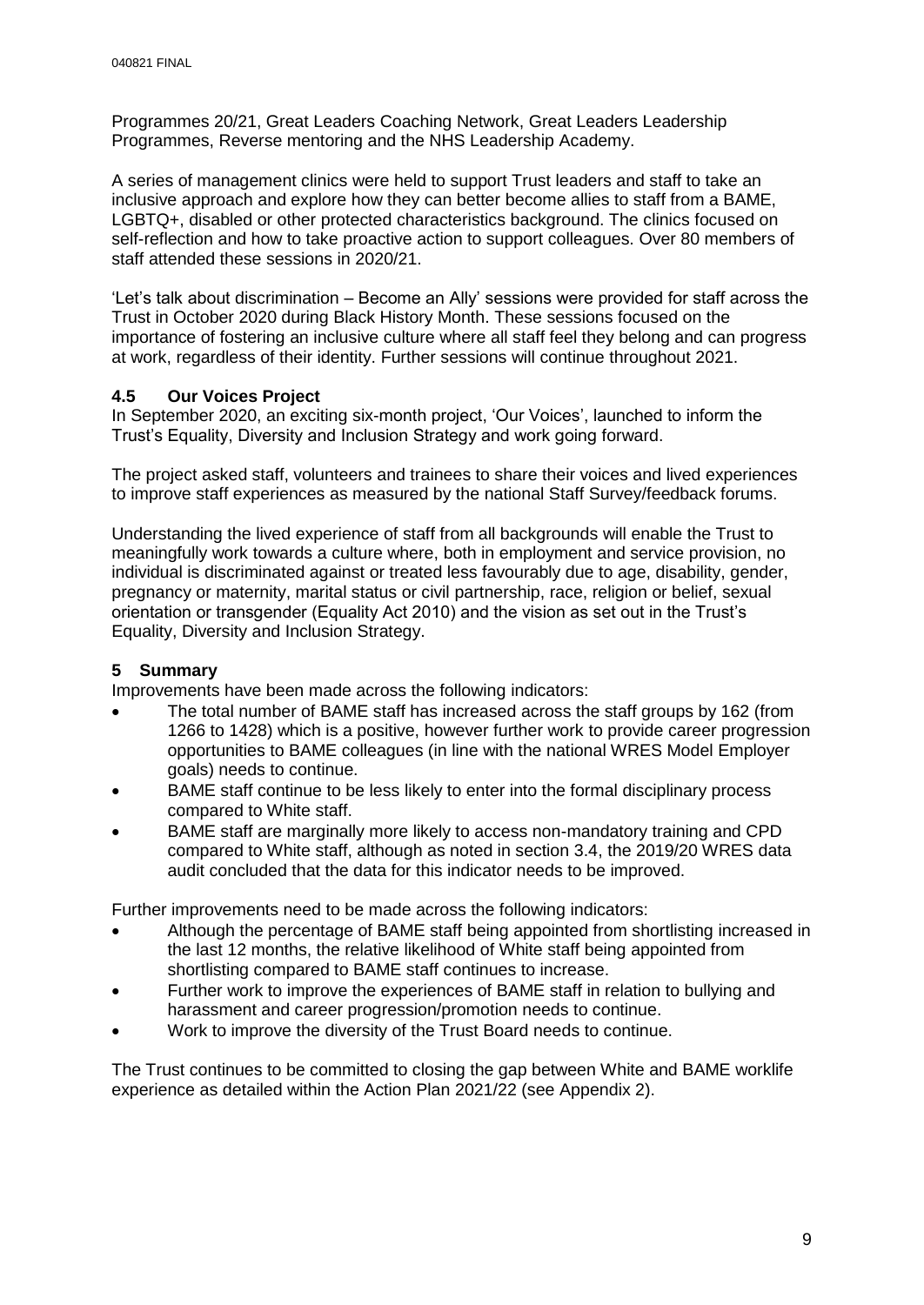# **Appendix 2 - Workforce Race Equality Standard Action Plan 2021/22**

The Action Plan 2021/22 has been developed, based on the 2020/21 WRES technical data results, to help close the gaps in workplace experience between White and Black and Ethnic Minority (BAME) staff. A separate detailed workplan supports the Action Plan.

| <b>Action</b>                                                                                                                                                                                                                                                                                                   | <b>WRES</b><br><b>Indicator</b> | <b>Timescale</b>                 | Lead                                                                                     |
|-----------------------------------------------------------------------------------------------------------------------------------------------------------------------------------------------------------------------------------------------------------------------------------------------------------------|---------------------------------|----------------------------------|------------------------------------------------------------------------------------------|
| Launch an internal and external<br>"Zero Tolerance To Racism"<br>Campaign for staff, patients and<br>visitors.                                                                                                                                                                                                  | Indicators<br>5, 6, 8           | December<br>2021                 | Director of<br>Communications /<br><b>Marketing Manager</b>                              |
| Continue to empower BAME staff<br>to speak up, raise concerns and<br>ensure adequate/visible support<br>mechanisms are in place.                                                                                                                                                                                | Indicators<br>5, 6, 8           | December<br>2021                 | Director of Workforce/<br><b>BAME Chair and Deputy</b><br><b>Chairs</b>                  |
| Continue to re-fresh and re-<br>energise mandatory and statutory<br>equality and inclusion training to<br>include powerful, impactful videos<br>to highlight and celebrate<br>contribution of BAME colleagues<br>within the Trust.                                                                              | All                             | October 2021                     | Senior OD Practitioner /<br><b>EDI</b> Leads                                             |
| Continue to develop mandatory<br>leadership and management<br>development programmes<br>focusing on discrimination, bullying<br>and harassment, unconscious<br>bias, cross-cultural understanding<br>and micro-aggression which<br>develop managers to empower<br>BAME staff to speak up and raise<br>concerns. | Indicators<br>5, 6, 8           | March 2022                       | Head of Learning and<br>Organisational<br>Development / Senior OD<br>Practitioner        |
| Design and launch a 'Diversity in<br>Recruitment' scheme underpinned<br>by diversity in recruitment<br>specialists (pilot within nursing for<br>band 6 and above role)                                                                                                                                          | Indicators<br>1, 2, 7           | Review pilot<br>November<br>2021 | Head of HR Services / EDI<br>Leads / Senior OD<br>Practitioner                           |
| Design a BAME specific induction<br>programme highlighting the Trust's<br>commitment to BAME colleagues<br>as well as signposting to<br>colleagues in the Trust and local<br><b>BAME</b> community<br>groups/services.                                                                                          | All                             | December<br>2021                 | Director of<br>Communications / Head of<br>Learning and<br>Organisational<br>Development |
| Review end to end process and<br>outcomes to identify any bias in<br>informal and formal grievance,<br>investigation and disciplinary<br>processes.                                                                                                                                                             | Indicator<br>3                  | March 2022                       | Head of Workforce / Chair<br>of BAME Leadership<br><b>Network</b>                        |